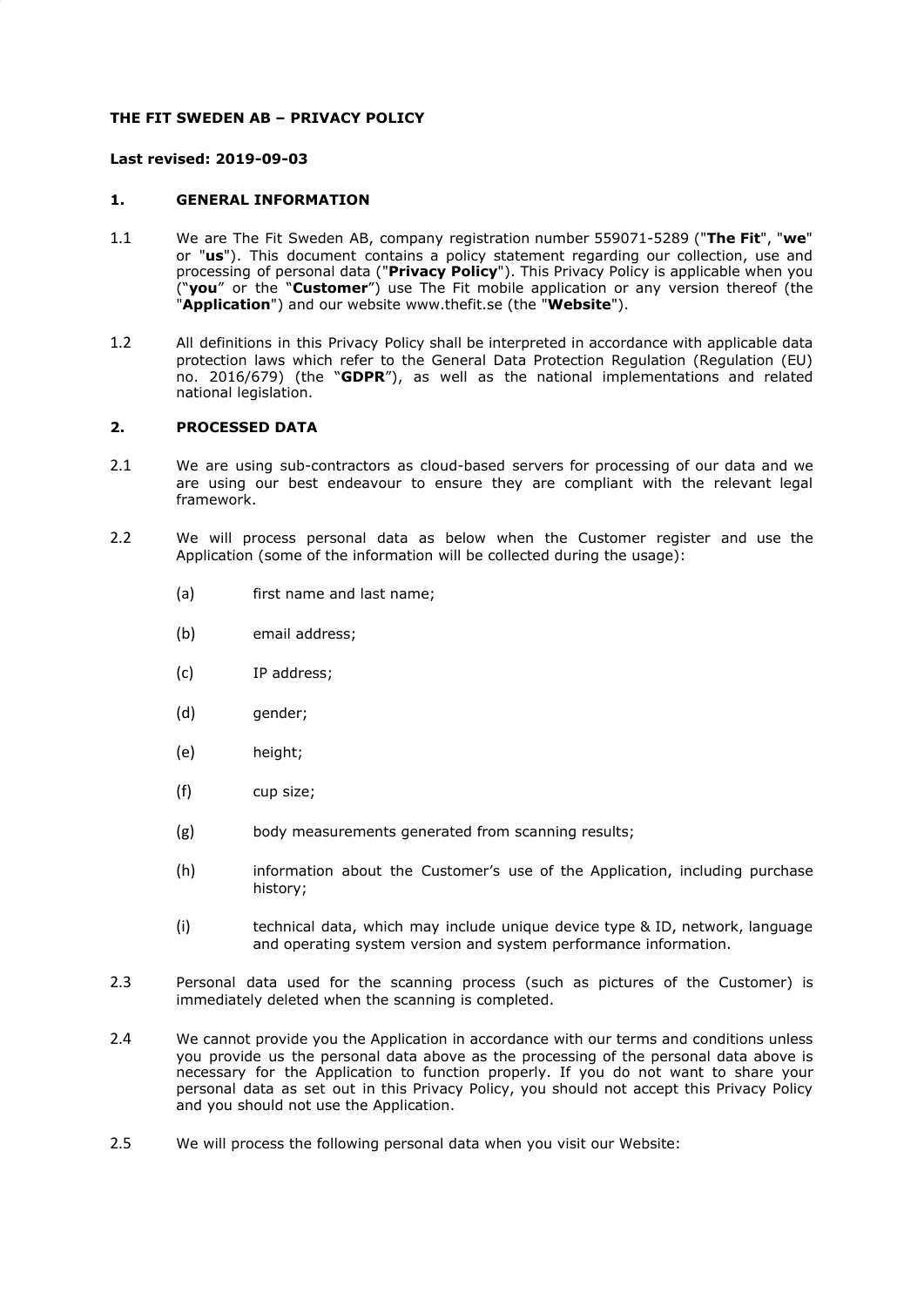- (a) information about your use of the Website;
- (b) content that you choose to provide us with on the Website, such as information you provide when completing forms;
- (c) technical data, which may include the URL you are redirected to the Website from, your IP address, unique device ID, network and computer performance, browser type, language and identifying information and operating system.

# **3. PURPOSES OF PROCESSING**

- **3.1** We will process the personal data set out above for the following purposes:
	- (a) to create a personal body ID which can be used for style- and size recommendations;
	- (b) to provide personal and relevant recommendations to you;
	- (c) to administrate your account, to enable and provide the Application and the Website and integration with third party services, and to provide, personalize and improve your experience with the Application and the Website, and to otherwise provide the Application according to the terms of use;
	- (d) to inform you about updates of the Application and Website, the terms and conditions and this Privacy Policy;
	- (e) to improve and develop the Application and Website and to analyse your use of the Application and Website;
	- (f) to ensure the technical functioning of the Application and Website and to prevent use of in breach of the terms and conditions; and
	- (g) to enforce the terms and conditions, including to protect our rights, property and safety and also the rights, property and safety of third parties if necessary.

#### **4. LEGAL GROUND**

### **Consent**

When registering to use the Application you consent to the processing of the personal data above as set out in this Privacy Policy and Ch. 2, Art. 6.1.a of the GDPR.

### **5. DISCLOSURE OF PERSONAL DATA**

- 5.1 We may share and disclose your personal data to a third party (e.g. retailers, payment service providers, and service providers hosting the Website) in order to provide you with the Application as required to deliver our services. Information will always be shared on an aggregate no-name basis.
- 5.2 Your information may be transferred outside the EU/EEA as some of our service providers are located outside the EU/EEA, but only to a country deemed adequate by the European Commission or if we have a transfer mechanism in place in accordance with the legislation of the EU. Please contact us for further information regarding such transfer.
- **5.3** When using the Application and the Website you may be directed to other websites where the personal data collected is outside of our control. The privacy policy of the other website will govern the personal data obtained from you on that website.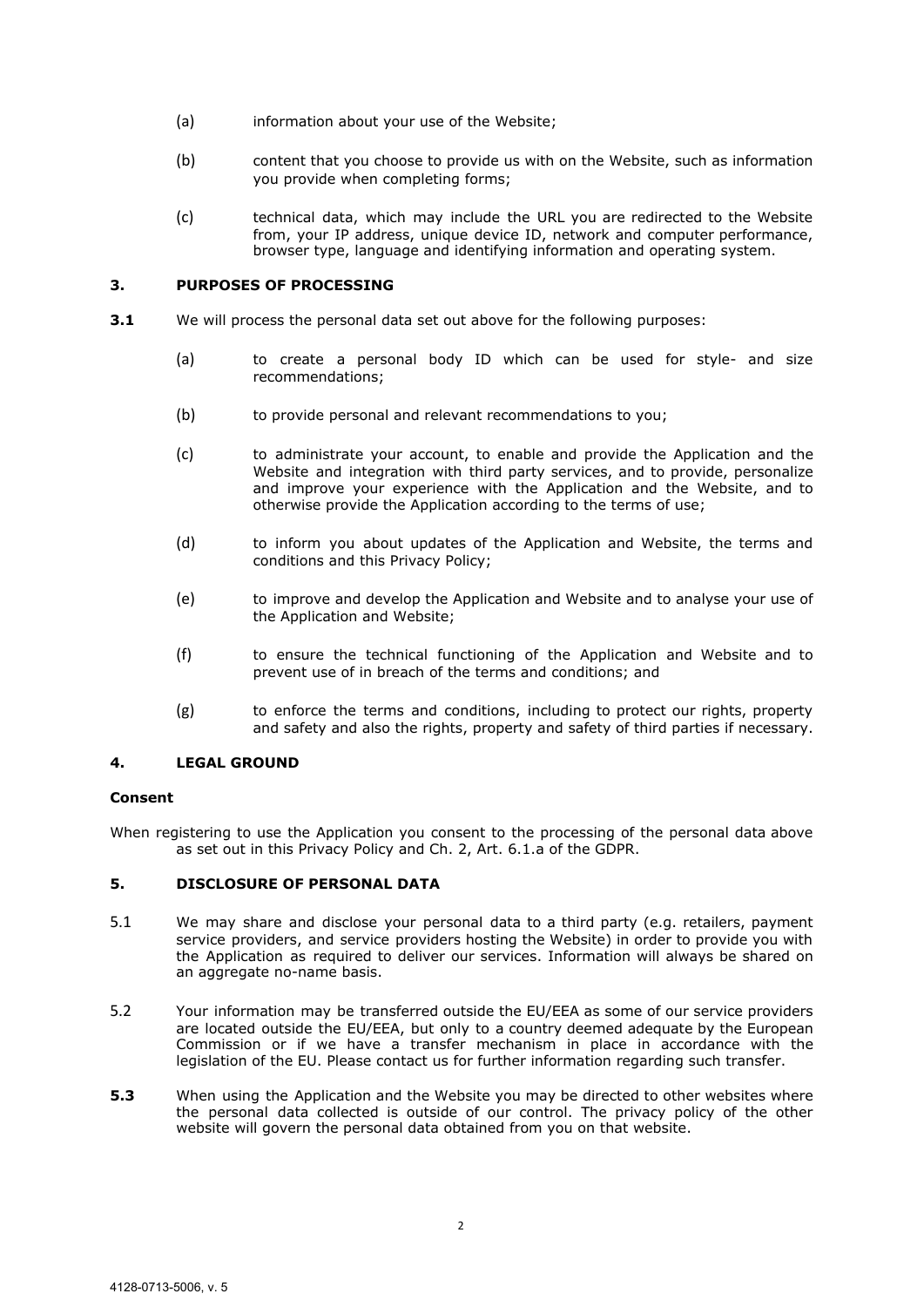## **6. RESPONDING TO LEGAL REQUESTS AND PREVENTING HARM**

We may access, preserve and share your personal data in response to a legal request (like a search warrant, court order or a subpoena or the like), or when necessary to detect, prevent and address fraud and other illegal activity, to protect ourselves, you and other users, including as part of investigations.

#### **7. COOKIES, PIXELS AND OTHER SYSTEM TECHNOLOGIES**

We collect information by using technology such as cookies, pixels and tags (on your browser or device).

## **8. RETENTION**

We store your personal data as long as necessary in order to fulfil the purposes for which it was collected pursuant to this Privacy Policy or as long as we have legal grounds to do so. We may also keep anonymous versions of your data and process it for statistical purposes indefinitely as it will no longer constitute personal data.

#### **9. CHILDREN**

The services provided through the Application or the Website are not directed to persons under the age of 13. If you are a parent or guardian of a person under the age of 13 and you become aware of that your child has provided personal data to us without your consent, please contact info@thefit.se to exercise your access, rectification, erasure, limiting of processing and objection rights.

# **10. YOUR RIGHTS**

- 10.1 You have an absolute right to object to the processing of your personal data for direct marketing. You also have the right to recall your prior given consent. The withdrawal of your consent does not affect the lawfulness of the processing based on the consent before its withdrawal, and we may continue processing your personal data based on other legal grounds, except for direct marketing.
- 10.2 You have the right to request access and further information concerning the processing of your personal data, or request that we correct, rectify, complete, erase or restrict the processing of your personal data. You have the right to obtain a copy of the personal data that we process relating to you free of charge once (1) every calendar year. For any additional copies requested by you, we may charge a reasonable fee based on administrative costs.
- 10.3 If the processing is based on the legal grounds consent or fulfilment of contract you have the right to data portability. Data portability means that you can receive the personal data that you have provided to us, in a structured, commonly used and machine-readable format, and have the right to transfer such data to another data controller.

## **11. CONTACT INFORMATION**

- 11.1 To exercise your rights, or if you have any questions regarding our processing of your personal data, please contact us at the following address info@thefit.se or The Fit Sweden AB, Energivägen 11, 952 31 Kalix. In your letter/email please state your full name and email address you have signed up with in our services. Note that you should sign the request to receive information of the processing of your personal data yourself.
- 11.2 If you have any complaints regarding our processing of your personal data, you may file a complaint to the competent data protection authority. You can find out more about the local data protection authorities under the following link http://ec.europa.eu/justice/dataprotection/bodies/authorities/index\_en.html